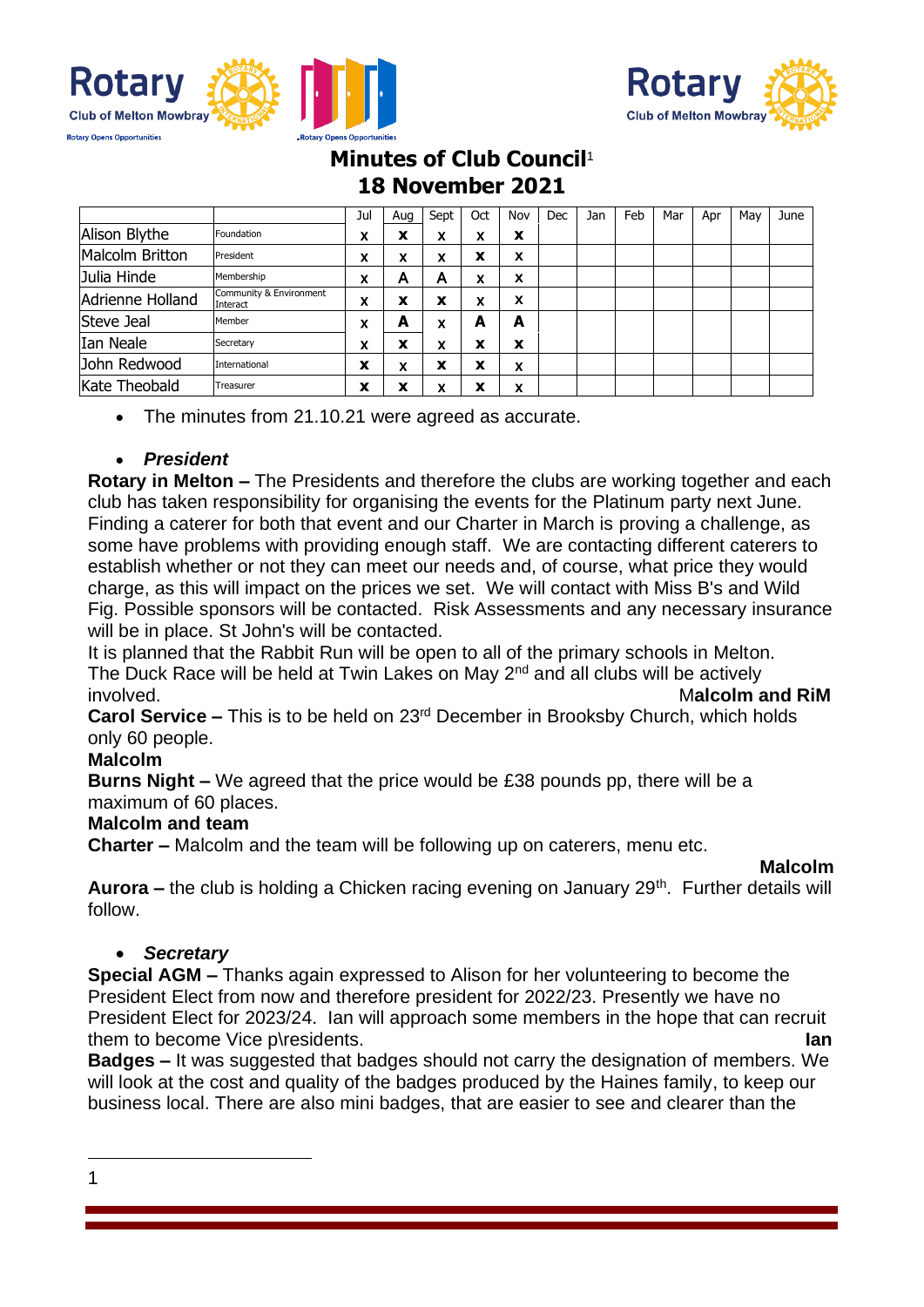pins. It was suggested that all members be provided with a large name badge and a mini one. They will also be given the opportunity to buy a car sticker. **Ian**

**District Council –** Malcolm and Alison are attending and will vote on the club's behalf. Ian will check if the number of votes has reduced given our reduction in numbers. **Ian** 

## • *Treasurer*

**Balance –** At present the club account stands at:

£7015.96 - divided into £5405.16 our club account, £1610.80 Enterprise Club account. It is important that the Enterprise club opens a Trust account; they do not need charitable status to be able to do so. Kate now has the account number to make payments but requires written permission from Enterprise to do so.

The Trust account is £8731.36, of which 4854.01 are allocated and 3184.29 unallocated. 3484.45 are the Enterprise club funds.

**Polio funds –** Alison has paid 175 to buy crocuses on behalf of the club. Payments received is 254. Last year the amount paid from the club was 279 and all monies received went into the Trust account. We will ask the members on 22.11.21 to approve retrospectively the payment of £270. It was suggested that in the future any future fundraising could be paid by and into the club account, with any excess pain into the Trust account.

**Subscriptions –** One member has not yet paid their subs. If they have not done so by the end of December then our numbers should be adjusted.

## • *Community*

**Rotary Shoeboxes –** We have collected over 300 boxes, which will be delivered in the near future. **Adrienne**

**Environment –** The Environment group listened over Zoom to a very good talk about how to reduce individuals' carbon footprint. It would be interesting to have the talk one lunchtime. **Adrienne**

## • *International*

**Philippines -** The current project is now completed. A further project for a Music and Arts Centre is being considered. Alison is planning to make a visit when she is able to do so. Another typhoon has caused damage, especially to the school roof but this has been repaired locally. **Alison**

## • *Foundation*

**Supper –** May 12th at Farm to Fork, Melton College. **Alison** 

## • *Membership*

**Contact –** David is doing an excellent job in maintaining contact with members past and present. He has been successful in locating Mike Powderley. **David**

**MadMac –** Following the very well received talk to the club, it was suggested that we nominate the organisation as our nominated charity.

**Membership lunch –** planned for January. Guests will be invited to a short meet and greet in the Green room, welcomed by the committee and Malcolm etc. members are asked to provided more names to the Membership team. **Julia & Ian Leaflet** - the team are revisiting the tri-fold leaflet and considering a business card.

**Lunches –** there is a float for guest lunches.

## • **Youth**

**Chair –** Jane, the present Chair, is standing down for a while. Although there are no immediate events planned, the committee requires a new Chair,